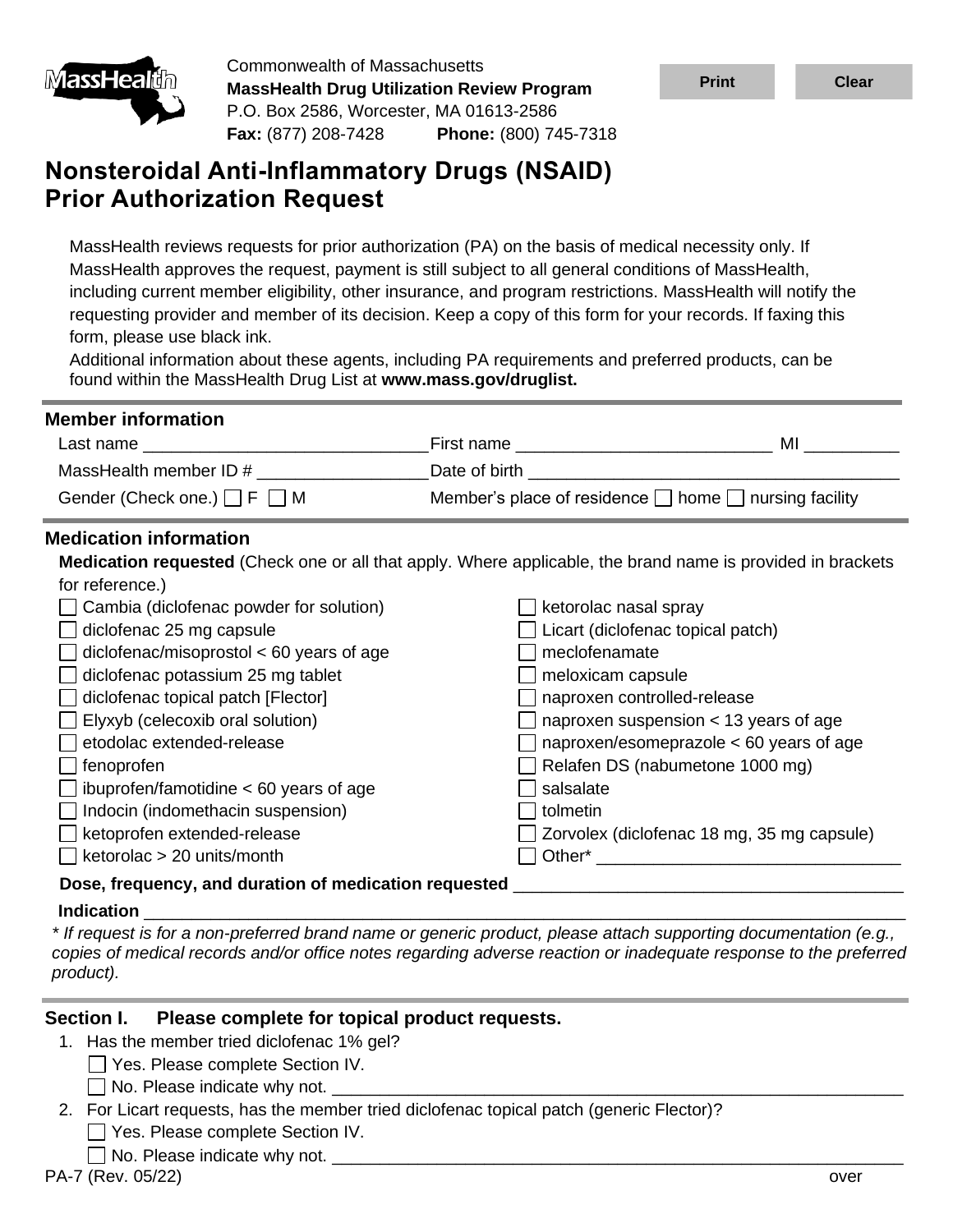# **Section II. Please complete for controlled-release products, extended-release products, solution products, orally disintegrating products, and suspension products.**

\_\_\_\_\_\_\_\_\_\_\_\_\_\_\_\_\_\_\_\_\_\_\_\_\_\_\_\_\_\_\_\_\_\_\_\_\_\_\_\_\_\_\_\_\_\_\_\_\_\_\_\_\_\_\_\_\_\_\_\_\_\_\_\_\_\_\_\_\_\_\_\_\_\_\_\_\_\_\_\_\_\_\_\_\_\_ \_\_\_\_\_\_\_\_\_\_\_\_\_\_\_\_\_\_\_\_\_\_\_\_\_\_\_\_\_\_\_\_\_\_\_\_\_\_\_\_\_\_\_\_\_\_\_\_\_\_\_\_\_\_\_\_\_\_\_\_\_\_\_\_\_\_\_\_\_\_\_\_\_\_\_\_\_\_\_\_\_\_\_\_\_\_

- 1. Please provide medical necessity for the use of the requested formulation.
- 2. For Indocin and naproxen suspension products, has the member tried ibuprofen suspension? Yes. Please complete Section IV.

 $\Box$  No. Please indicate why not.

3. For Cambia, has the member tried naproxen suspension?

Yes. Please complete Section IV.

 $\Box$  No. Please indicate why not.

4. For Elyxyb, has the member tried celecoxib capsules?

Yes. Please complete Section IV.

 $\Box$  No. Please indicate why not.

## **Section III. Please complete for diclofenac/misoprostol, ibuprofen/famotidine, ketorolac nasal spray, naproxen/esomeprazole, and Relafen DS requests.**

Please attach medical records/office notes documenting medical necessity. A trial with concurrent therapy of diclofenac and misoprostol is required for diclofenac/misoprostol requests. A trial of ketorolac tablets or injection is required for ketorolac nasal spray requests. A trial with concurrent therapy of ibuprofen and famotidine is required for ibuprofen/famotidine requests. A trial with concurrent therapy of naproxen and omeprazole is required for naproxen/esomeprazole requests. A trial of an equivalent dose of nabumetone 500 mg or 750 mg is required for Relafen DS requests.

#### **Section IV. Please complete for all requests as needed.**

|                                                                                                                 | Please provide the following information regarding previous NSAID trials.*                                      |  |  |  |
|-----------------------------------------------------------------------------------------------------------------|-----------------------------------------------------------------------------------------------------------------|--|--|--|
|                                                                                                                 |                                                                                                                 |  |  |  |
| Did the member experience any of the following? $\Box$ Adverse reaction $\Box$ Inadequate response $\Box$ Other |                                                                                                                 |  |  |  |
|                                                                                                                 | Details of adverse reaction, inadequate response, or other. [1982] [2012] [2013] [2013] [2013] [2014] [2014] [  |  |  |  |
|                                                                                                                 |                                                                                                                 |  |  |  |
|                                                                                                                 | Did the member experience any of the following? $\Box$ Adverse reaction $\Box$ Inadequate response $\Box$ Other |  |  |  |
|                                                                                                                 |                                                                                                                 |  |  |  |
|                                                                                                                 |                                                                                                                 |  |  |  |
|                                                                                                                 | Did the member experience any of the following? $\Box$ Adverse reaction $\Box$ Inadequate response $\Box$ Other |  |  |  |
|                                                                                                                 |                                                                                                                 |  |  |  |
|                                                                                                                 |                                                                                                                 |  |  |  |

\_\_\_\_\_\_\_\_\_\_\_\_\_\_\_\_\_\_\_\_\_\_\_\_\_\_\_\_\_\_\_\_\_\_\_\_\_\_\_\_\_\_\_\_\_\_\_\_\_\_\_\_\_\_\_\_\_\_\_\_\_\_\_\_\_\_\_\_\_\_\_\_\_\_\_\_\_\_\_\_\_\_\_\_\_\_\_\_\_ \_\_\_\_\_\_\_\_\_\_\_\_\_\_\_\_\_\_\_\_\_\_\_\_\_\_\_\_\_\_\_\_\_\_\_\_\_\_\_\_\_\_\_\_\_\_\_\_\_\_\_\_\_\_\_\_\_\_\_\_\_\_\_\_\_\_\_\_\_\_\_\_\_\_\_\_\_\_\_\_\_\_\_\_\_\_\_\_\_ \_\_\_\_\_\_\_\_\_\_\_\_\_\_\_\_\_\_\_\_\_\_\_\_\_\_\_\_\_\_\_\_\_\_\_\_\_\_\_\_\_\_\_\_\_\_\_\_\_\_\_\_\_\_\_\_\_\_\_\_\_\_\_\_\_\_\_\_\_\_\_\_\_\_\_\_\_\_\_\_\_\_\_\_\_\_\_\_\_

*\* Please attach a letter documenting additional trials as necessary.*

## **Section V. Please complete for ketorolac requests exceeding the quantity limit.**

Please describe the medical necessity for exceeding the quantity limit.